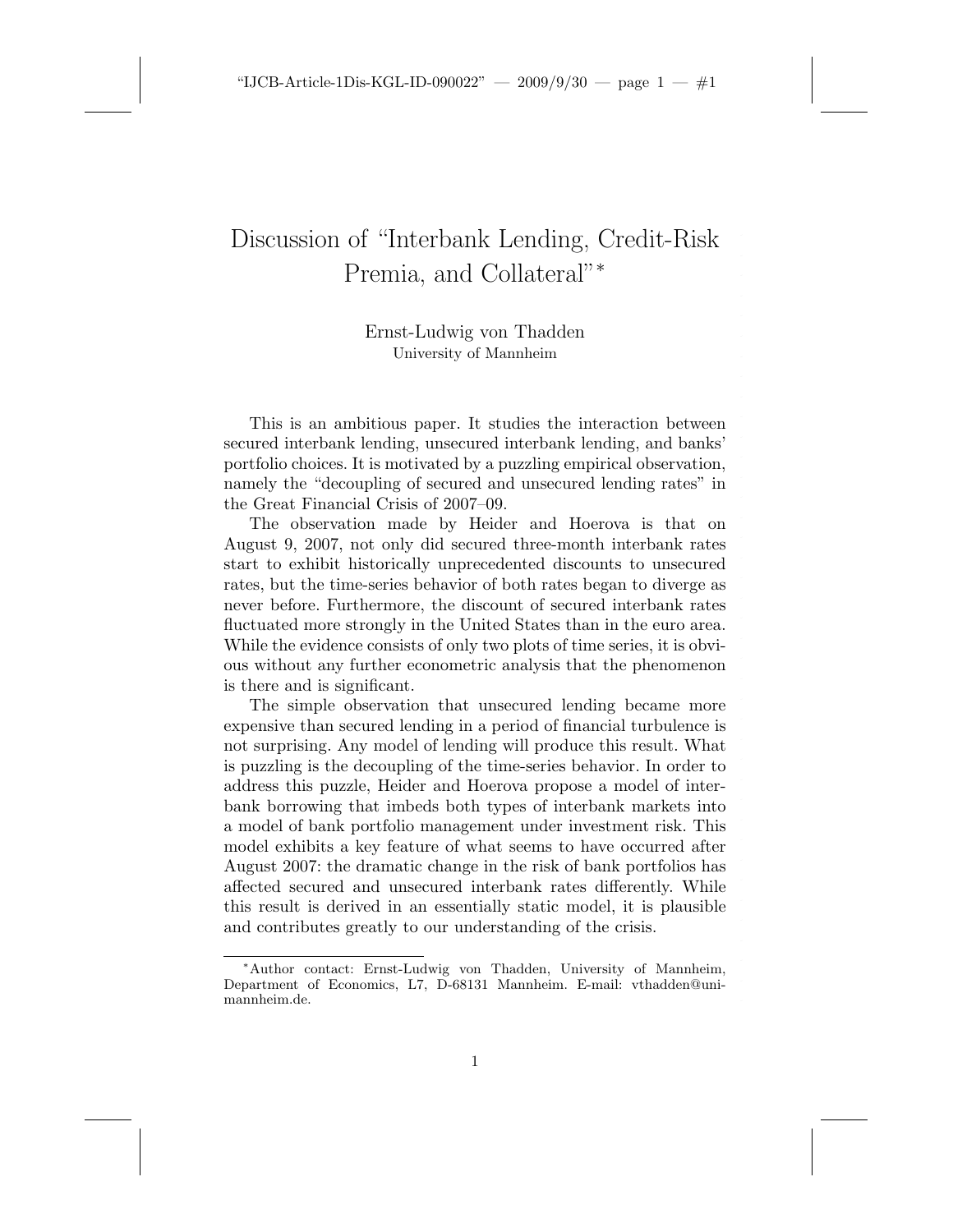2 International Journal of Central Banking December 2009

The model is ambitious because it integrates three assets into a model of liquidity provision by the banking sector—namely cash, bank loans, and government bonds—and links banks by an unsecured interbank market. The model remains tractable because the authors use a clever shortcut to model the repo market: instead of modeling collateralized borrowing literally, they consider the outright sale of safe bonds as a means to generate liquidity, thus ignoring the repurchase leg of the transaction. This means that there are essentially two markets to be considered: the market for unsecured lending and the market for safe bonds, which are linked through a no-arbitrage condition.

Much of the mechanics of the analysis and some of its shortcomings can be understood by dropping the bond market and studying the case of only two assets. This is what I will do in most of the comments that follow. In these comments I will highlight the following conceptual issues:

- balance-sheet liquidity
- equilibrium in the interbank market
- provision of economy-wide liquidity

All of these issues are simplified in one way or another in the paper by Heider and Hoerova and thus provide fertile ground for further research. But while the paper may be too brief or oversimplify on some of these issues, it stands out by blazing a trail through a highly complex set of questions and by providing a benchmark model that is very useful and that I expect to become widely used.

The model features competitive banks in the tradition of Diamond and Dybvig (1983) that manage funds on behalf of households with uncertain liquidity needs. In exchange for collecting the funds of the household sector at date  $t = 0$ , banks promise households a repayment on demand of either  $c_1$  in  $t = 1$  or of  $c_2$  in  $t = 2$ . In the spirit of Bhattacharya and Gale (1987), aggregate liquidity demand by households in the economy is certain, but liquidity demand at each bank is either  $\lambda_l$  or  $\lambda_h$ , with  $\lambda_l < \lambda_h$  and  $\lambda = \pi_l \lambda_l + \pi_h \lambda_h$ ,  $\pi_l + \pi_h = 1$ . At date  $t = 0$ , banks are identical, have no equity capital, and can invest their funds into a liquid asset with zero net return ("cash"), or an illiquid risky asset, or in a safe long-term bond that is in limited supply. The illiquid asset repays nothing at date 1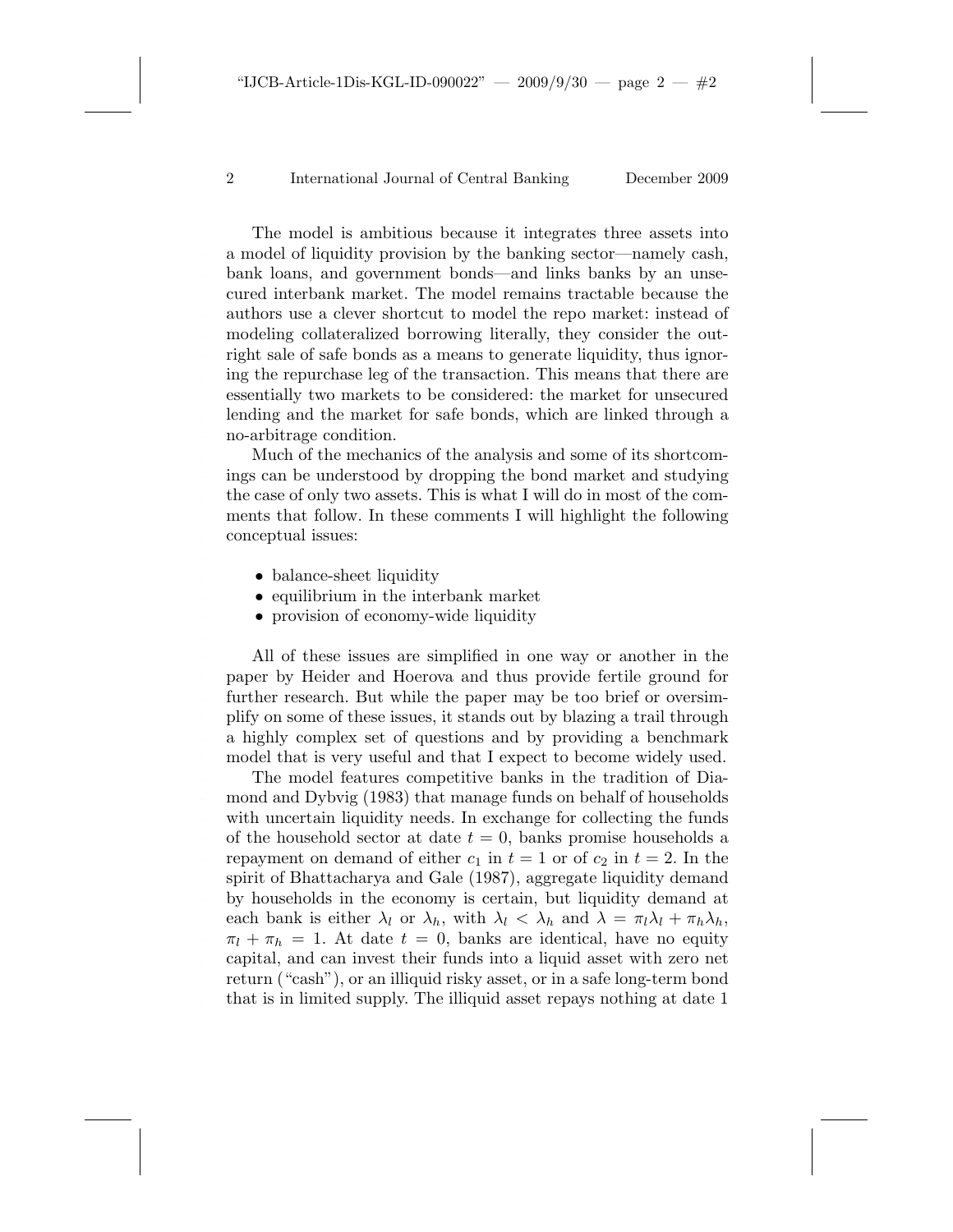but has a risky return of R with probability  $p$  at date 2 (and pays nothing with the complementary probability  $1 - p$ ).

The initial balance sheet of a representative bank is therefore

| $\alpha$         | Illiquid Risky Asset |            |
|------------------|----------------------|------------|
|                  | Safe Bond            | 1 Deposits |
| $1-\alpha-\beta$ | Cash                 |            |

As noted above, I will here focus mostly on the case  $\beta = 0$ .

At date 1, each bank holds liquid reserves of  $1 - \alpha$  and faces liquidity demand of either  $\lambda_l c_1$  or  $\lambda_h c_1$ . In the latter case, the bank borrows inelastically on the (unsecured) interbank market the amount

$$
D_h = 1 - \alpha - \lambda_h c_1. \tag{1}
$$

In the former case, the bank has excess liquidity and can hold it in terms of cash or lend it in the interbank market at the rate r. Cash holdings  $C_l$  and interbank loans  $L_l$  are related by the date 1 budget constraint

$$
C_l + L_l + \lambda_l c_1 = 1 - \alpha.
$$
 (2)

The bank's date 2 profits now are a random variable with four possible realizations: its illiquid risky asset can pay off or not, and the counterparty in the interbank market can repay or not. Heider and Hoerova assume that banks' portfolio risks are identically and independently distributed. Since a bank that borrows in the interbank market only has illiquid risky assets, the counterparty failure risk  $1 - \hat{p}$  for the *l*-type bank is simply the common failure risk of the illiquid risky asset,  $1 - p$ . Assuming that

$$
(1 - \lambda_l)c_2 \leq \alpha R \text{ and } \lambda_l c_1 \leq 1 - \alpha \tag{3}
$$

(as Heider and Hoerova implicitly do), the bank's expected date 2 profit is

$$
\Pi = p[\alpha R + C_l + \hat{p}(1+r)L_l - (1-\lambda_l)c_2] + (1-p)\hat{p}\max(0, C_l + (1+r)L_l - (1-\lambda_l)c_2).
$$
 (4)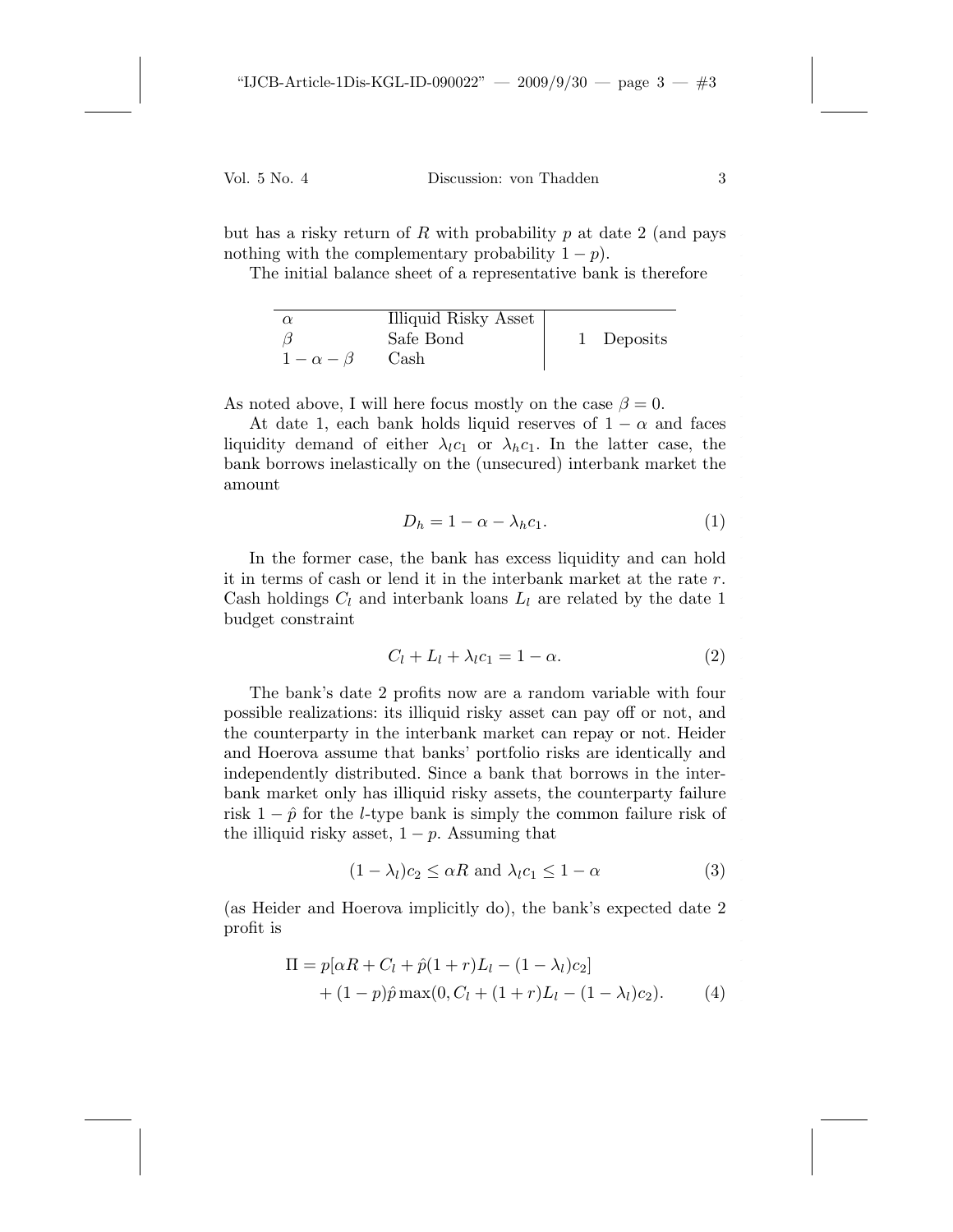4 International Journal of Central Banking December 2009

The term in square brackets in (4) is the bank's return if its illiquid asset pays off, and the maximum term is its return if its illiquid asset does not pay off but the counterparty is solvent. Let

$$
S_l = 1 - \alpha - \lambda_l c_1 - (1 - \lambda_l) c_2 \tag{5}
$$

denote the difference of the bank's liquid assets and its expected fixed payout obligations.  $S_l$  is a measure of the bank's balance-sheet liquidity.

Then, using (2) to eliminate  $C_l$  and rearranging (4), we have

$$
\Pi = \begin{cases} p\alpha R + pS_l + p(\hat{p}(1+r) - 1)L_l & \text{if } rL_l + S_l \le 0\\ p\alpha R + (p + (1-p)\hat{p})S_l + (\hat{p}r - p(1-\hat{p}))L_l & \text{if } rL_l + S_l \ge 0\\ 6) \end{cases}
$$

At date 1, the bank maximizes  $\Pi$  over  $0 \le L_l \le 1 - \alpha - \lambda_l c_1$ . In their analysis, Heider and Hoerova implicitly assume that  $rL_l+S_l \leq$ 0. Under this assumption, their analysis is correct, but it is not clear that this assumption is justified. The bank's balance-sheet liquidity is an important part of the bank's date 0 optimization problem, and it may well be optimal to set it at levels that invalidate Heider and Hoerova's assumption.

Turning to the supply of loanable funds in the interbank market,  $(6)$  shows that this supply is bang-bang: for small interest rates r it is 0, and for sufficiently large rates it is equal to the total amount of excess cash (per lending bank):

$$
E = 1 - \alpha - \lambda_l c_1. \tag{7}
$$

In between, there is an interest  $\bar{r}$  at which the banks with high liquidity (l-type) are indifferent as to how much they want to lend. Hence, the supply function of loanable funds by the individual bank looks like that shown in figure 1.

Using (6), it can be shown that the critical interest rate satisfies  $\bar{r} < \frac{1}{\hat{p}} - 1$ . Equilibrium in the interbank market requires that the total supply of loanable funds,  $\pi_l L_l$ , be equal to the total demand for loans,  $\pi_h D_h$ . There can be two types of equilibria—either  $L_l = E$ with an arbitrary equilibrium interest rate  $r \geq \hat{r}$ , or  $L_l \lt E$  and  $r = \hat{r}$ . Figure 2 provides examples of both types of equilibria.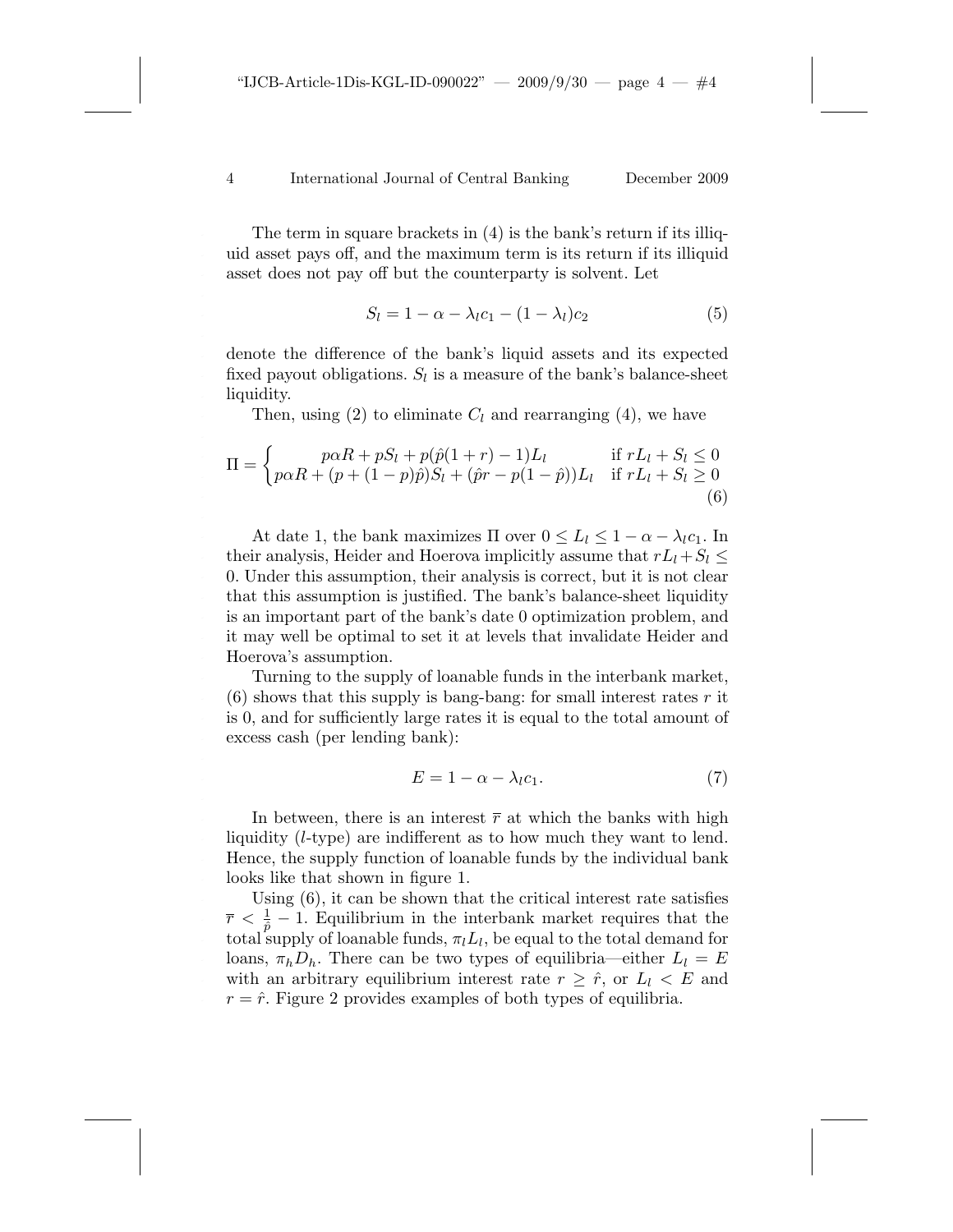Vol. 5 No. 4 Discussion: von Thadden 5



**Figure 1. Individual Loan Supply**

In the former equilibrium (figure  $2A$ ), (1) and (7) imply that

$$
1 - \alpha = \lambda c_1,\tag{8}
$$

which is the situation considered in lemma 3 (and correspondingly, in lemma 6) of the paper. But what about equilibria of the type depicted in figure 2B? There are parameter constellations under which such equilibria can exist as well, and it would be interesting to know more about them. In such equilibria, banks hoard liquidity at date 0. Therefore, banks with liquidity needs at date 1 only need to borrow little, and banks with excess liquidity only provide what is needed, keeping the rest on their balance sheet. Such behavior corresponds to more "prudent" banking and therefore may not be a good description of what happened in the run-up to the Great Financial Crisis. But they exist, and it may be interesting to investigate also theoretically why they may not be selected.